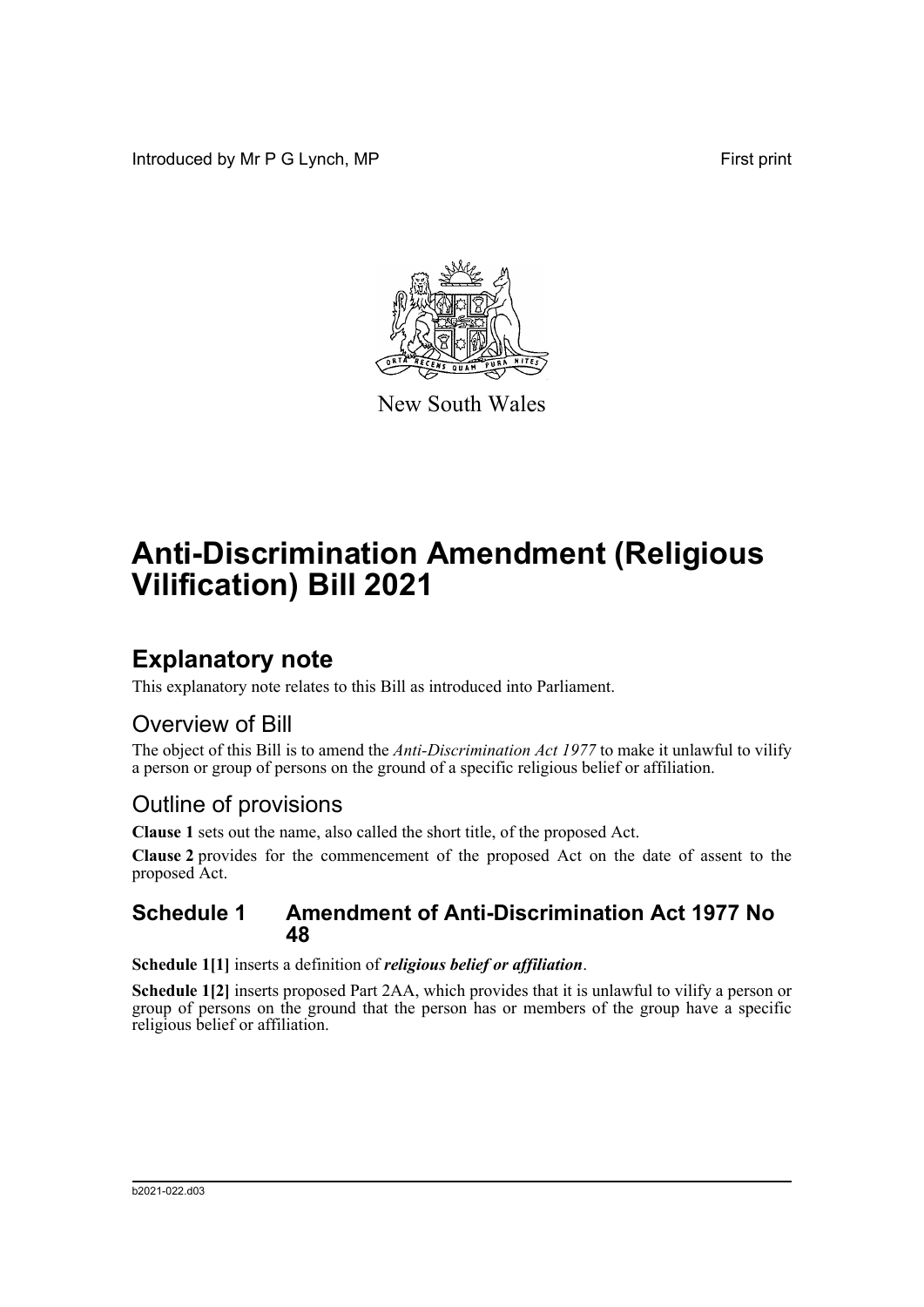Introduced by Mr P G Lynch, MP First print



New South Wales

# **Anti-Discrimination Amendment (Religious Vilification) Bill 2021**

# **Contents**

|            |                                                        | Page |
|------------|--------------------------------------------------------|------|
|            | Name of Act                                            |      |
|            | 2 Commencement                                         |      |
| Schedule 1 | <b>Amendment of Anti-Discrimination Act 1977 No 48</b> |      |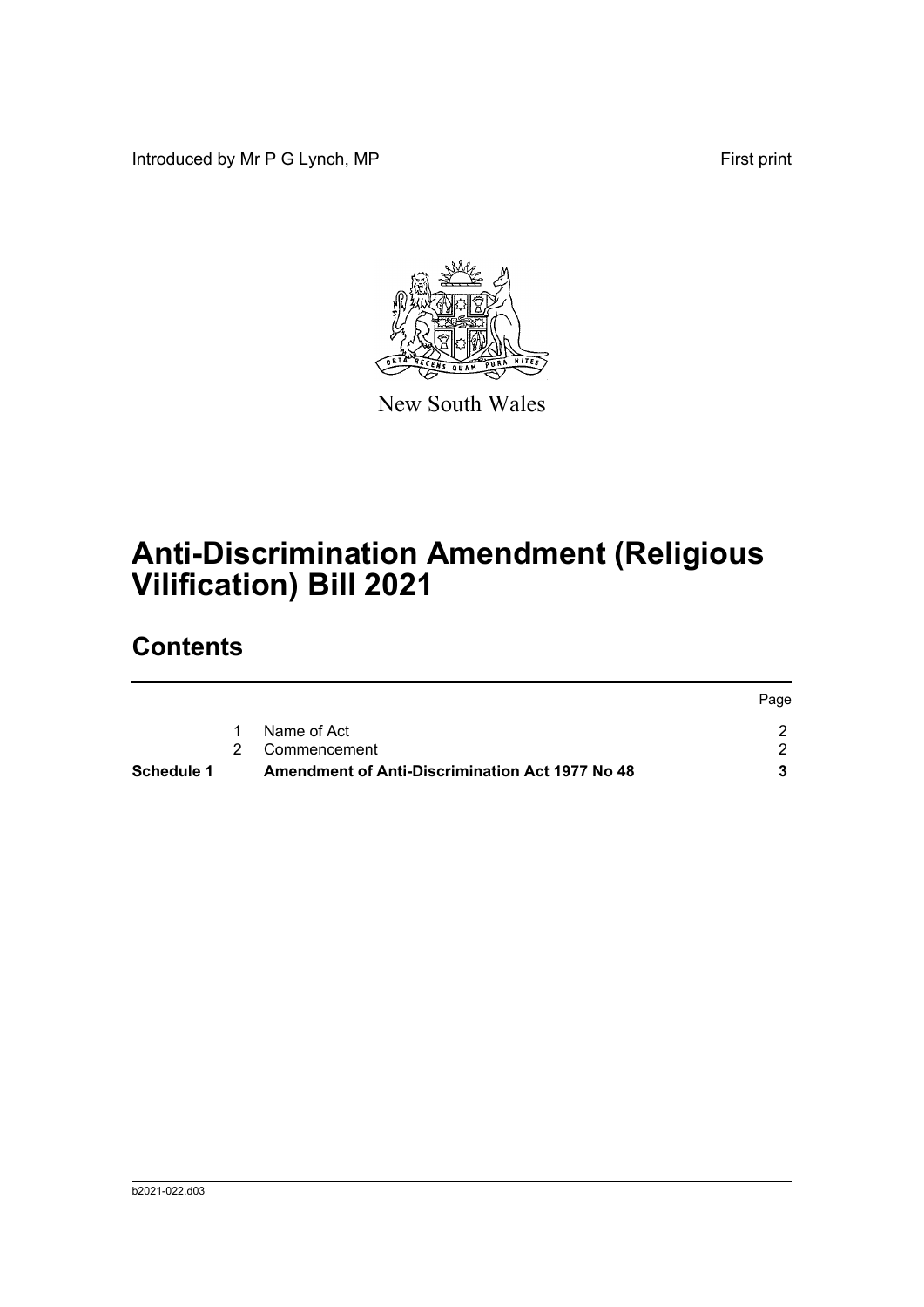

New South Wales

# **Anti-Discrimination Amendment (Religious Vilification) Bill 2021**

No , 2021

#### **A Bill for**

An Act to amend the *Anti-Discrimination Act 1977* to make it unlawful to vilify a person or group of persons on the ground of a specific religious belief or affiliation.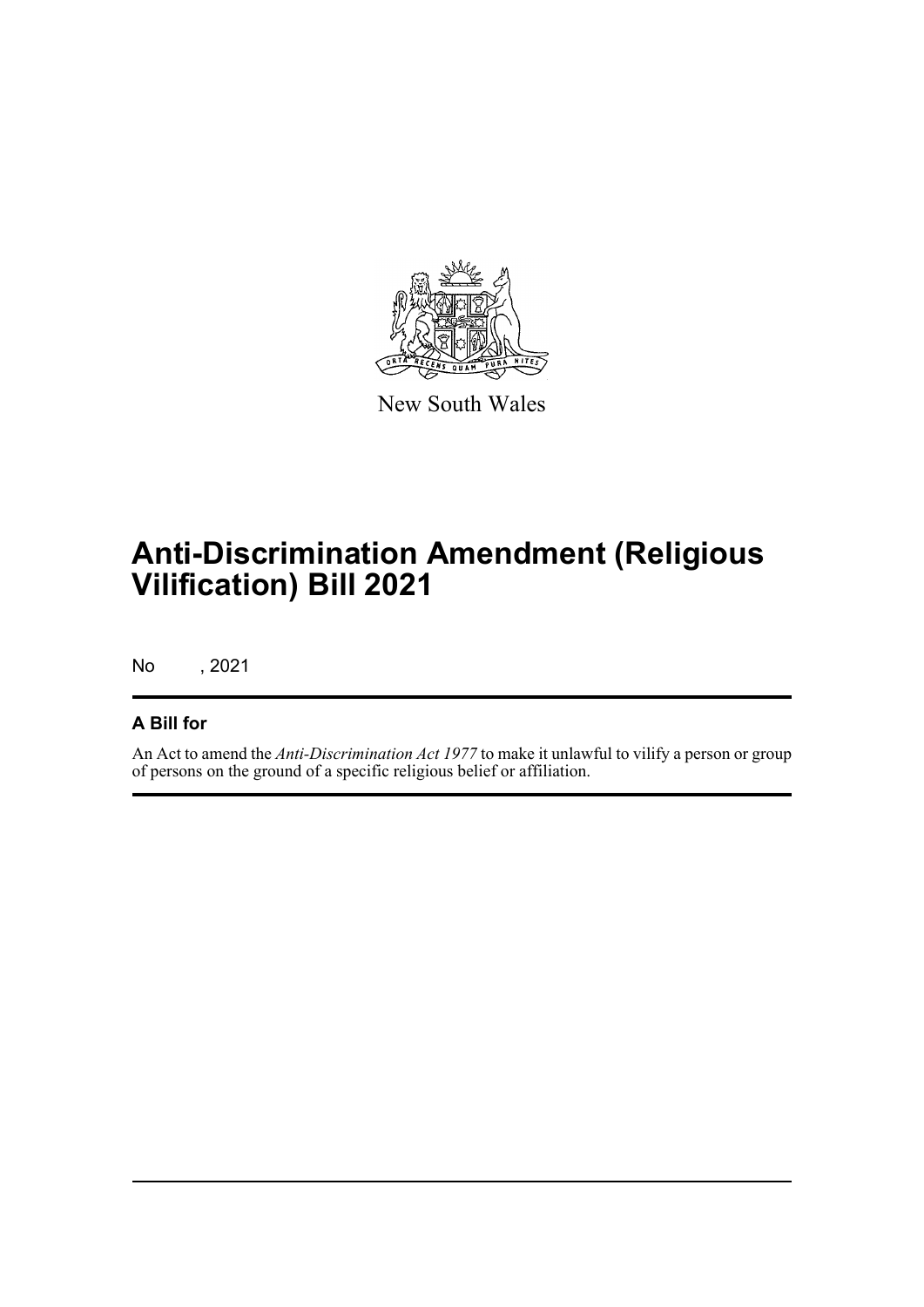<span id="page-3-1"></span><span id="page-3-0"></span>

| The Legislature of New South Wales enacts— |                                                                                  |               |
|--------------------------------------------|----------------------------------------------------------------------------------|---------------|
|                                            | Name of Act                                                                      | $\mathcal{P}$ |
|                                            | This Act is the Anti-Discrimination Amendment (Religious Vilification) Act 2021. | 3             |
|                                            | <b>Commencement</b>                                                              | 4             |
|                                            | This Act commences on the date of assent to this Act.                            | 5             |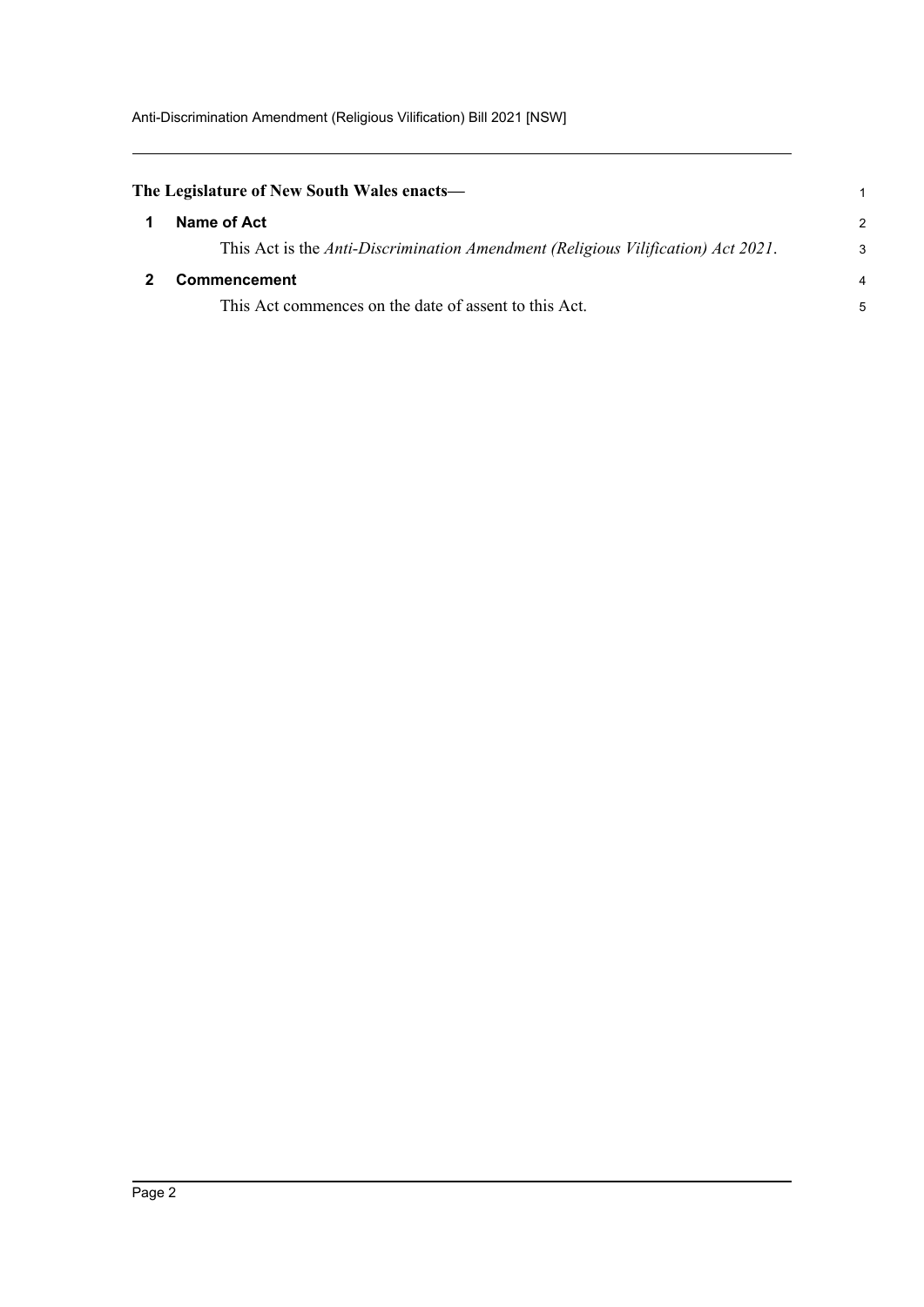#### <span id="page-4-0"></span>**Schedule 1 Amendment of Anti-Discrimination Act 1977 No 48 [1] Section 4 Definitions** Insert in alphabetical order in section 4(1) *religious belief or affiliation* means holding or not holding a religious belief or view. **[2] Part 2AA** Insert after Part 2— **Part 2AA Religious vilification 22AA Definition** In this Part *public act* includes— (a) any form of communication to the public, including speaking, writing, printing, displaying notices, broadcasting, telecasting, screening and playing of tapes or other recorded material, and (b) any conduct, not being a form of communication referred to in paragraph (a), observable by the public, including actions and gestures and the wearing or display of clothing, signs, flags, emblems and insignia, and (c) the distribution or dissemination of any matter to the public with knowledge that the matter promotes or expresses hatred towards, serious contempt for, or severe ridicule of— (i) a person on the ground that the person has a specific religious belief or affiliation, or (ii) a group of persons on the ground that the members of the group have a specific religious belief or affiliation. **22AB Religious vilification unlawful** (1) It is unlawful for a person, by a public act, to incite hatred towards, serious contempt for, or severe ridicule of— (a) a person on the ground that the person has a specific religious belief or affiliation, or (b) a group of persons on the ground that the members of the group have a specific religious belief or affiliation. (2) Nothing in this section renders unlawful— 1  $\overline{2}$ 3 4 5 6 7 8 9 10 11 12 13 14 15 16 17 18 19  $20$ 21 22 23 24 25 26 27 28 29 30 31 32 33 34

(a) a fair report of a public act referred to in subsection (1), or

35